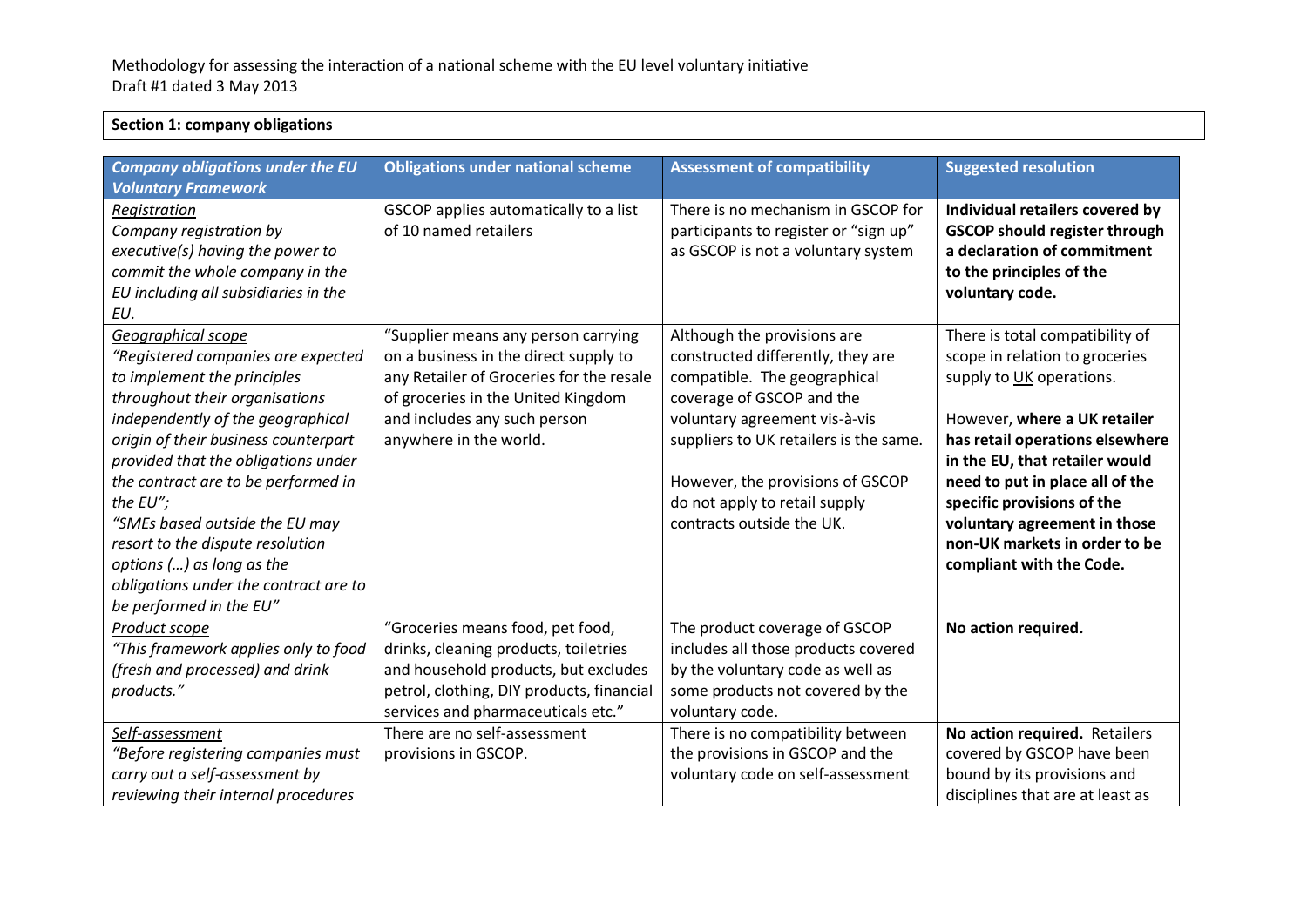| to ensure compliance with the<br>principles" including training,<br>dispute resolution options,<br>communication, internal contact<br>person                                                                                                                                                                                                                                                                                                                                                                         |                                                                                                                                                                                                                                                                                                                                                                                   |                                                                                                                                                                                                                                                       | strict as the voluntary<br>agreement since 2010.<br>Therefore, any requirement for<br>GSCOP-retailers to self-assess<br>for their compliance with the<br>voluntary agreement would be<br>a superfluous exercise. |
|----------------------------------------------------------------------------------------------------------------------------------------------------------------------------------------------------------------------------------------------------------------------------------------------------------------------------------------------------------------------------------------------------------------------------------------------------------------------------------------------------------------------|-----------------------------------------------------------------------------------------------------------------------------------------------------------------------------------------------------------------------------------------------------------------------------------------------------------------------------------------------------------------------------------|-------------------------------------------------------------------------------------------------------------------------------------------------------------------------------------------------------------------------------------------------------|------------------------------------------------------------------------------------------------------------------------------------------------------------------------------------------------------------------|
| Designated contact point<br>"Each registered company will also<br>designate a contact person for any<br>follow-up actions such as<br>monitoring."<br>Compliance officer<br>"Participating companies will be<br>required to prepare for the dispute<br>resolution procedureand to<br>designate a contact point at the<br>moment of registration.<br>The designated contact point must<br>be independent from the<br>commercial negotiation and is<br>responsible for issues related to the<br>resolution of disputes. | "A designated Retailer must appoint a<br>suitably qualified employee as the<br>Code Compliance Officer"<br>The Code Compliance Officer:<br>"will be available as a point of contact<br>for Suppliers and any authority or<br>other body making enquiries in<br>relation to the Code"<br>"will be independent of, and must not<br>be managed by, any member of the<br>Buying Team" | The role and responsibilities of the<br>Compliance Officer under GSCOP<br>cover substantially the same areas as<br>those described for the designated<br>contact points (information and<br>resolution of disputes) in the<br>voluntary code.         | No action required                                                                                                                                                                                               |
| <b>Training buyers</b><br>"Participating companies will be<br>required to set-up and/or adapt<br>training to ensure compliance with<br>the principles of good practice."                                                                                                                                                                                                                                                                                                                                             | "Any person who becomes part of the<br>Designated Retailer's Buying Team<br>after 4 February 2010 must be<br>provided with:<br>"A copy of the Code within one week<br>of becoming part of theBuying<br>Team"                                                                                                                                                                      | The provisions on training under<br>GSCOP are compatible with the<br>provisions on training under the<br>voluntary agreement. Indeed, the<br>provisions on training under GSCOP<br>are rather more specific than those<br>of the voluntary agreement. | No action required                                                                                                                                                                                               |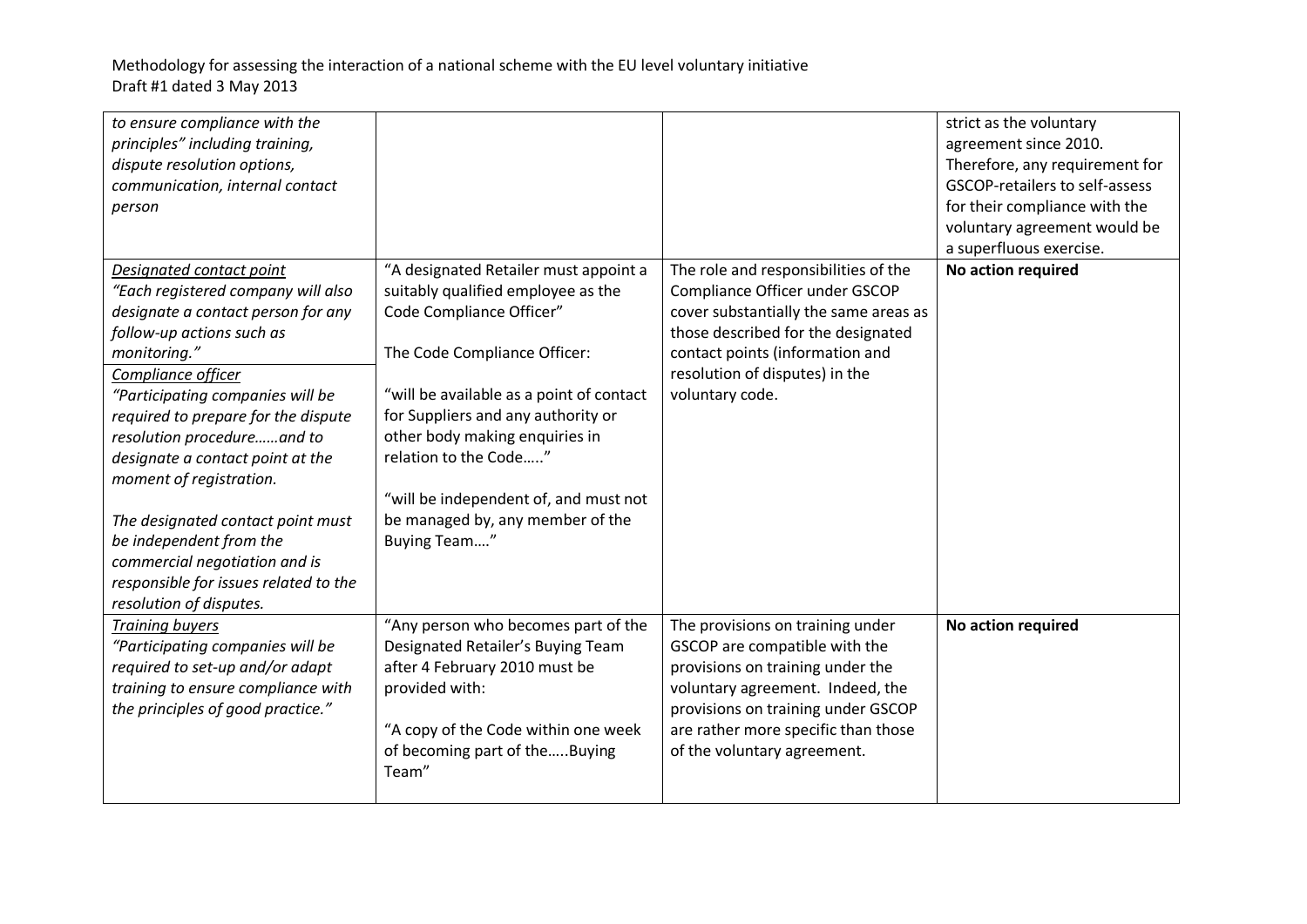|                                                                                                                                                                                                                                                                                                      | "training on the requirements of this<br>order and the Code within one<br>calendar month of becoming part of<br>the Designated Retailer's Buying<br>Team"                                                                                                                                                                                                                                                                                                                                                           |                                                                                                                                                                                                                                                                                                                                                                                                                                                                                                                                                                                                    |                                                                                                                                                                                                                                                                      |
|------------------------------------------------------------------------------------------------------------------------------------------------------------------------------------------------------------------------------------------------------------------------------------------------------|---------------------------------------------------------------------------------------------------------------------------------------------------------------------------------------------------------------------------------------------------------------------------------------------------------------------------------------------------------------------------------------------------------------------------------------------------------------------------------------------------------------------|----------------------------------------------------------------------------------------------------------------------------------------------------------------------------------------------------------------------------------------------------------------------------------------------------------------------------------------------------------------------------------------------------------------------------------------------------------------------------------------------------------------------------------------------------------------------------------------------------|----------------------------------------------------------------------------------------------------------------------------------------------------------------------------------------------------------------------------------------------------------------------|
| Information to suppliers<br>"Registered companies are required<br>to inform business partners of their<br>participation in the framework.<br>Companies are free to choose the<br>means by which this is done".                                                                                       | Prior to entering into a contractual<br>agreement, Designated Retailers are<br>required to provide specific<br>information to retailers covering:<br>The retailers substantive<br>$\bullet$<br>obligations under GSCOP<br>The identity and contact<br>$\bullet$<br>details of the senior buyer<br>Dispute settlement provisions<br>The identity and contact<br>details of the compliance<br>officer<br>The mechanism for providing<br>supplier feedback on the<br>retailer<br>Procedures relating to de-<br>listing | The provisions about informing<br>suppliers are constructed differently<br>under the voluntary agreement and<br>GSCOP. Nevertheless, they achieve<br>the same outcome; suppliers must<br>be made aware of the obligations<br>under which retailers operate. In<br>fact, the specific obligations under<br>GSCOP are rather stricter than those<br>under the voluntary agreement<br>because they:<br>List specific information that<br>$\bullet$<br>must be provided to<br>suppliers.<br>State explicitly that such<br>information must be<br>supplied in advance of any<br><b>Supply Agreement</b> | No action required. Provided<br>that the governance group<br>accepts that GSCOP is<br>equivalent to the voluntary<br>agreement, then it should be<br>considered sufficient for GSCOP<br>retailers to provide relevant<br>information on GSCOP to their<br>suppliers. |
| Dispute settlement<br>The voluntary agreement envisages<br>four modes of dispute settlement:<br><b>Commercial track</b><br>$\bullet$<br>Contract options<br>$\bullet$<br>Internal dispute resolution<br>$\bullet$<br>Mediation<br>$\bullet$<br>Arbitration<br>"Jurisdictional" methods.<br>$\bullet$ | GSCOP explicitly provides for in-house<br>resolution of disputes and for<br>arbitration. No mention is made of<br>mediation nor of other "jurisdictional<br>methods".<br>GSCOP says that in the first instance a<br>complaint must be raised with the<br>relevant Compliance officer.                                                                                                                                                                                                                               | The dispute settlement provisions<br>under GSCOP and the voluntary<br>agreement are broadly equivalent,<br>but not entirely. The main point of<br>difference is that the voluntary<br>agreement explicitly provides for<br>mediation, GSCOP does not.<br>However, mediation is essentially<br>non-binding arbitration and can<br>therefore be considered as a less                                                                                                                                                                                                                                 | The governance group should<br>explicitly recognise that the<br>dispute settlement procedures<br>established under GSCOP and<br>the Adjudicator fully and<br>exclusively meet the dispute<br>settlement requirements<br>envisaged in the voluntary<br>framework      |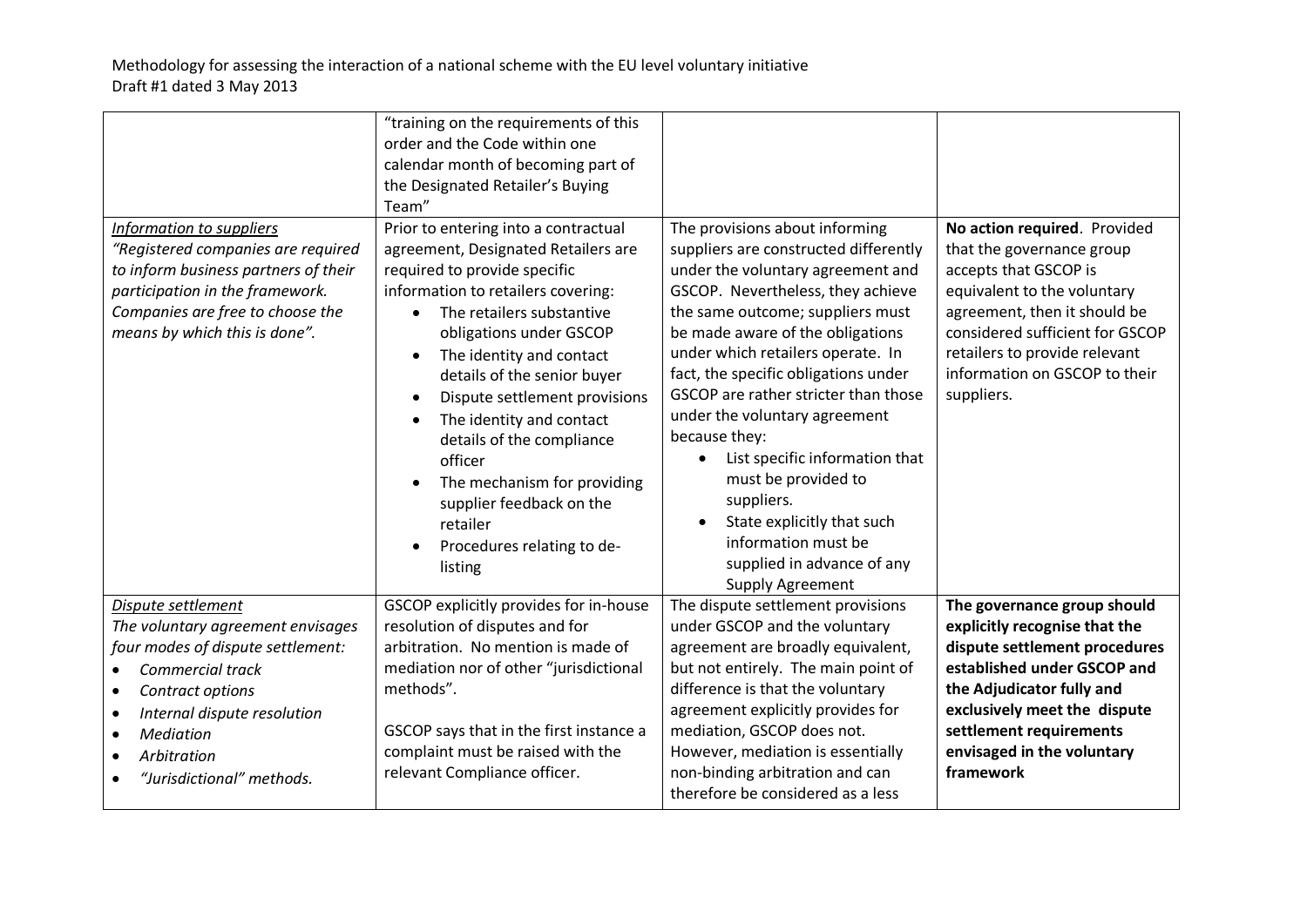| The complainant may choose the                | GSCOP allows 21 days for a dispute to   | attractive channel for resolving        |                                   |
|-----------------------------------------------|-----------------------------------------|-----------------------------------------|-----------------------------------|
| method. However                               | be resolved internally, after which the | disputes than arbitration.              |                                   |
| There is a presumption that                   | Designated retailer must agree to an    |                                         |                                   |
| complainants "are expected to                 | arbitration request made in writing by  | On the other hand, the voluntary        |                                   |
| resort first to the options that              | the complainant within 4 months of      | agreement says that both parties        |                                   |
| are less adversarial and costly".             | the date of the original complaint.     | have to agree to mediation or           |                                   |
| <b>Mediation and arbitration</b><br>$\bullet$ |                                         | arbitration if it is properly requested |                                   |
| require the consent of both                   | The Groceries Code Adjudicator Act      | by the supplier. This provides a        |                                   |
| parties.                                      | 2013 (GCA) legally establishes an       | higher-level of protection to the       |                                   |
|                                               | Adjudicator to arbitrate on disputes    | complainant than that provided by       |                                   |
| Disputes should be settled within 4           | raised under GSCOP.                     | the voluntary code.                     |                                   |
| months "with the exception of                 |                                         |                                         |                                   |
| disputes solved through mediation,            |                                         | Although it is not mentioned            |                                   |
| arbitration and traditional                   |                                         | specifically, there is nothing in       |                                   |
| jurisdictional methods".                      |                                         | GSCOP which affects the wider rights    |                                   |
|                                               |                                         | of a supplier to pursue a complaint     |                                   |
|                                               |                                         | through the courts (i.e. the            |                                   |
|                                               |                                         | "jurisdictional method2 described in    |                                   |
|                                               |                                         | the voluntary agreement).               |                                   |
| Aggregated disputes (see section#2            |                                         |                                         |                                   |
| below)                                        |                                         |                                         |                                   |
|                                               |                                         |                                         |                                   |
| Breaches of process commitments               | <b>GSCOP</b> endows the Competition     | Neither GSCOP nor the Adjudictor        | The governance group should       |
| "A permanent procedure will enable            | Commission with powers of direction     | Act refer to compliance with            | explicitly recognise that the UK  |
| companies to flag issues with                 | in relation to the operation of GSCOP   | "process commitments" specifically.     | <b>Competition Commission has</b> |
| process commitments arising with              | by designated retailers. In particular: | However, it is clear that GSCOP         | powers of direction to ensure     |
| registered companies. The                     |                                         | provides broad "powers of direction"    | compliance with "process          |
| governance group will deal with               | "directions to take such actions as     | to the Competition Commission to        | commitments" of GSCOP and         |
| these issues".                                | may be specified or described in the    | ensure that Designated Retailers not    | that the CC is the sole           |
|                                               | directions for the purpose of carrying  | only meet their substantive             | competent authority for           |
|                                               | out, or ensuring compliance with, this  | obligations under GSCOP but also        | considering such breaches of      |
|                                               | Order"                                  | their process commitments.              | process commitments.              |
|                                               |                                         |                                         |                                   |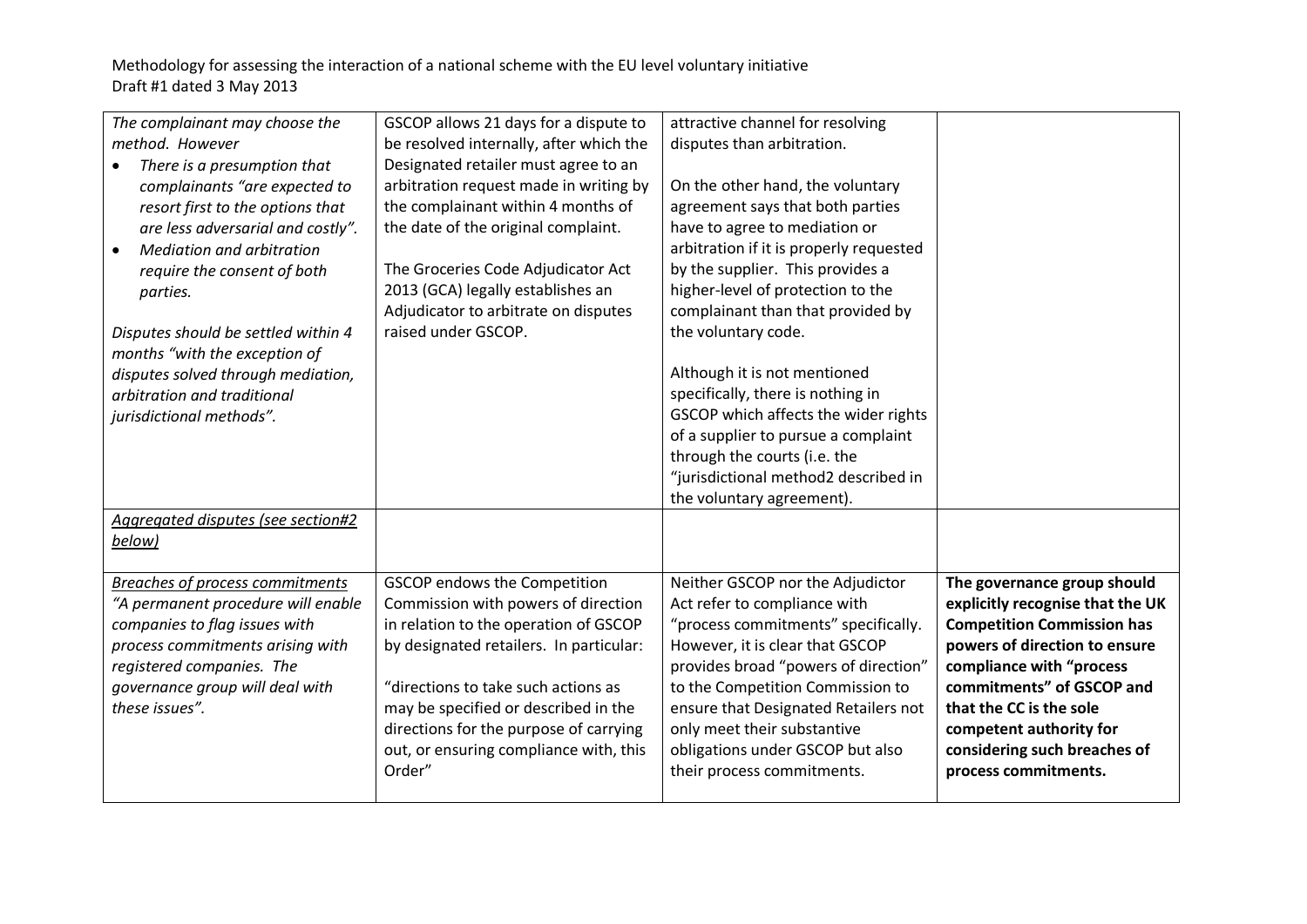|                                                                                                                                                                                                                                                                                                                                                                                     | and:<br>"" actions" includes steps to<br>introduce and maintain arrangements<br>to ensure any director, employee or<br>agent of a Designated Retailer carries<br>out, or secures compliance with, this<br>Order."                                                                                                                                                                                                                                                                                                                                                                                                                                                                                       |                                                                                                                                                                                                                                                                              | In extreme cases of non-<br>complianace with process<br>commitments, the governance<br>group would retain the power<br>to remove any named GSCOP<br>retailer from the voluntary<br>agreement.                                                                                    |
|-------------------------------------------------------------------------------------------------------------------------------------------------------------------------------------------------------------------------------------------------------------------------------------------------------------------------------------------------------------------------------------|---------------------------------------------------------------------------------------------------------------------------------------------------------------------------------------------------------------------------------------------------------------------------------------------------------------------------------------------------------------------------------------------------------------------------------------------------------------------------------------------------------------------------------------------------------------------------------------------------------------------------------------------------------------------------------------------------------|------------------------------------------------------------------------------------------------------------------------------------------------------------------------------------------------------------------------------------------------------------------------------|----------------------------------------------------------------------------------------------------------------------------------------------------------------------------------------------------------------------------------------------------------------------------------|
| <b>Reporting requirements</b><br>"there will be a simple survey () to<br>serve as a basis for evaluation and<br>compliance". It will be based on:<br><b>Training</b><br>Reporting on dispute resolution<br>options (#complaints lodged and<br>received, principles allegedly<br>breached, method for dispute<br>resolution, satisfaction)<br>Communication<br>Reporting is national | GSCOP contains provisions that<br>require Designated Retailers to<br>provide information on their<br>compliance with GSCOP to the Office<br>of Fair Trading. However, GSCOP itself<br>is rather vague on what these<br>reporting requirements are.<br>All GSCOP retailers provide summaries<br>of their performance under GSCOP in<br>their annual reports.<br>The GCA is more specific:<br>"After the end of each reporting<br>period the Adjudicator must prepare<br>and publish a report describing what<br>the Adjudicator has done during this<br>period. The report must include a<br>summary of<br>Disputes referred to<br>arbitration under GSCOP<br>Investigations carried out by<br>$\bullet$ | The reporting requirements are<br>framed rather differently.<br>Nevertheless, they aim at the same<br>thing $-$ an assessment of<br>performance of those companies<br>covered by GSCOP/voluntary<br>agreement against the substantive<br>provisions of the respective codes. | The governance group should<br>accept that GSCOP retailers can<br>meet their reporting<br>obligations under the voluntary<br>code through a combination of<br>responses to the on-line<br>questionnaire, together with a<br>copy of the Adjudicator's<br>annual report on GSCOP. |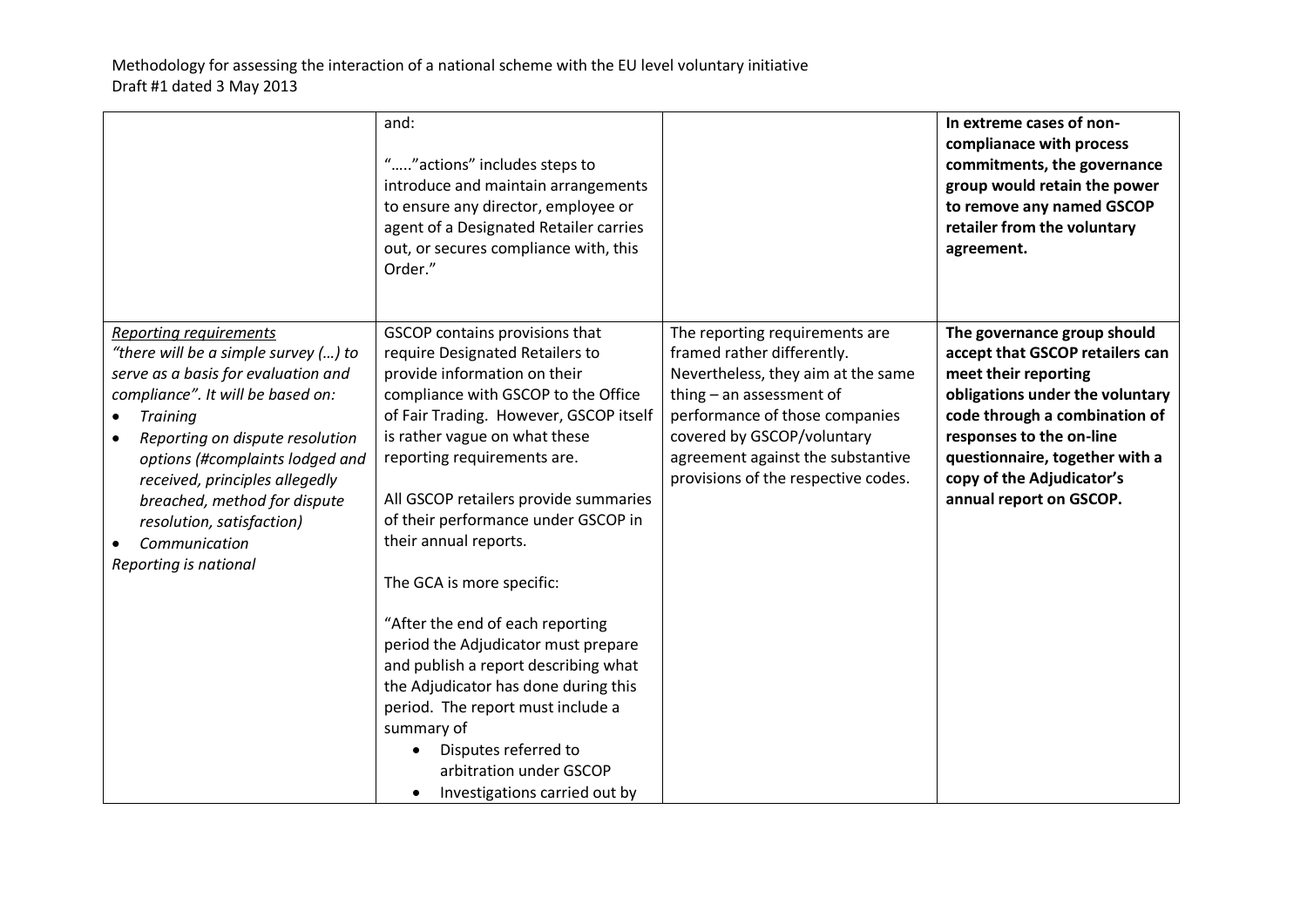| the Adjudicator<br>Cases in which the Adjudicator  <br>has used  enforcement<br>measures." |  |
|--------------------------------------------------------------------------------------------|--|
|                                                                                            |  |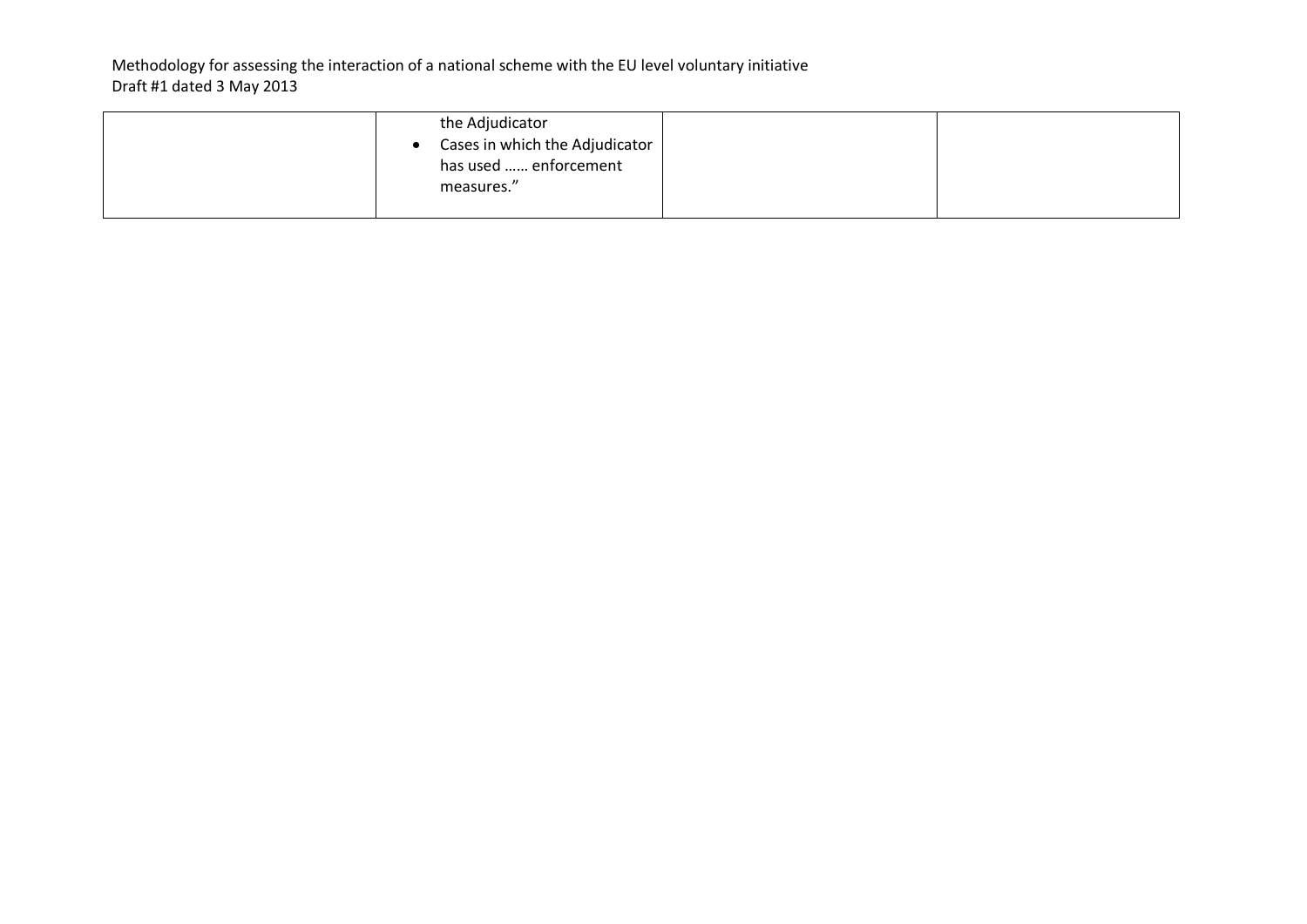## **Section 2: national platforms**

 $\overline{a}$ 

*"Signatories (…) will encourage the establishment of similar procedures involving stakeholder associations at national level"*

*Countries where there is a national platform are asked to fill in this table; where there is no platform, associations may use existing guidelines from the EU level model as they see fit according to their national circumstances and based on the key requirements set out below.* 

| <b>EU level requirements</b>               | <b>Obligations under national scheme</b> | <b>Assessment of compatibility</b>    | <b>Suggested resolution</b>         |
|--------------------------------------------|------------------------------------------|---------------------------------------|-------------------------------------|
| <b>Composition of EU Governance</b>        |                                          | The requirement to establish a        | The governance group should         |
| Group                                      |                                          | "national platform" in the UK has     | explicitly recognise GSCOP/the      |
| Farmers and agri-cooperatives <sup>1</sup> |                                          | been fully met through the            | <b>Adjudicator as the "national</b> |
| <b>Agricultural traders</b>                |                                          | establishment of GSCOP and the        | platform" for resolving issues      |
| Food and drink industry                    |                                          | Adjudicator.                          | relating to concerns about          |
| <b>Brands</b>                              |                                          |                                       | <b>GSCOP-designated retailers'</b>  |
| Retail                                     |                                          | Not only does GSCOP/Adjudictor        | contractual practices.              |
| <b>SMEs</b>                                |                                          | establish a framework a set of        |                                     |
|                                            |                                          | disciplines applying to retailers'    |                                     |
|                                            |                                          | contractual behaviour, they also      |                                     |
|                                            |                                          | establish a legal framework to        |                                     |
|                                            |                                          | ensure the implementation and         |                                     |
|                                            |                                          | enforcement of these disciplines.     |                                     |
| <b>National platforms</b>                  |                                          | The GCA says:                         | The governance group should         |
| Purpose is to analyse disputes             |                                          |                                       | recognise that in principle the     |
| regarding a serious breach of the          |                                          | "The Adjudicator may investigate      | Adjudicator will have the           |
| principles that affects several            |                                          | whether a large retailer has broken   | power to consider aggregated        |
| members of an interest group               |                                          | the Groceries Code if the Adjudicator | complaints. The governance          |
| represented in the EU level                |                                          | has reasonable grounds to suspect     | group will be invited to confirm    |
| governance group. (see definition of       |                                          | thatthe retailer has broken the       | this understanding once the         |
| aggregated disputes).                      |                                          | Code."                                | Adjudicator's guidance has          |

 $^1$  These seats will be reserved for the associations representing farmers and agri-cooperatives if and when they join the EU level framework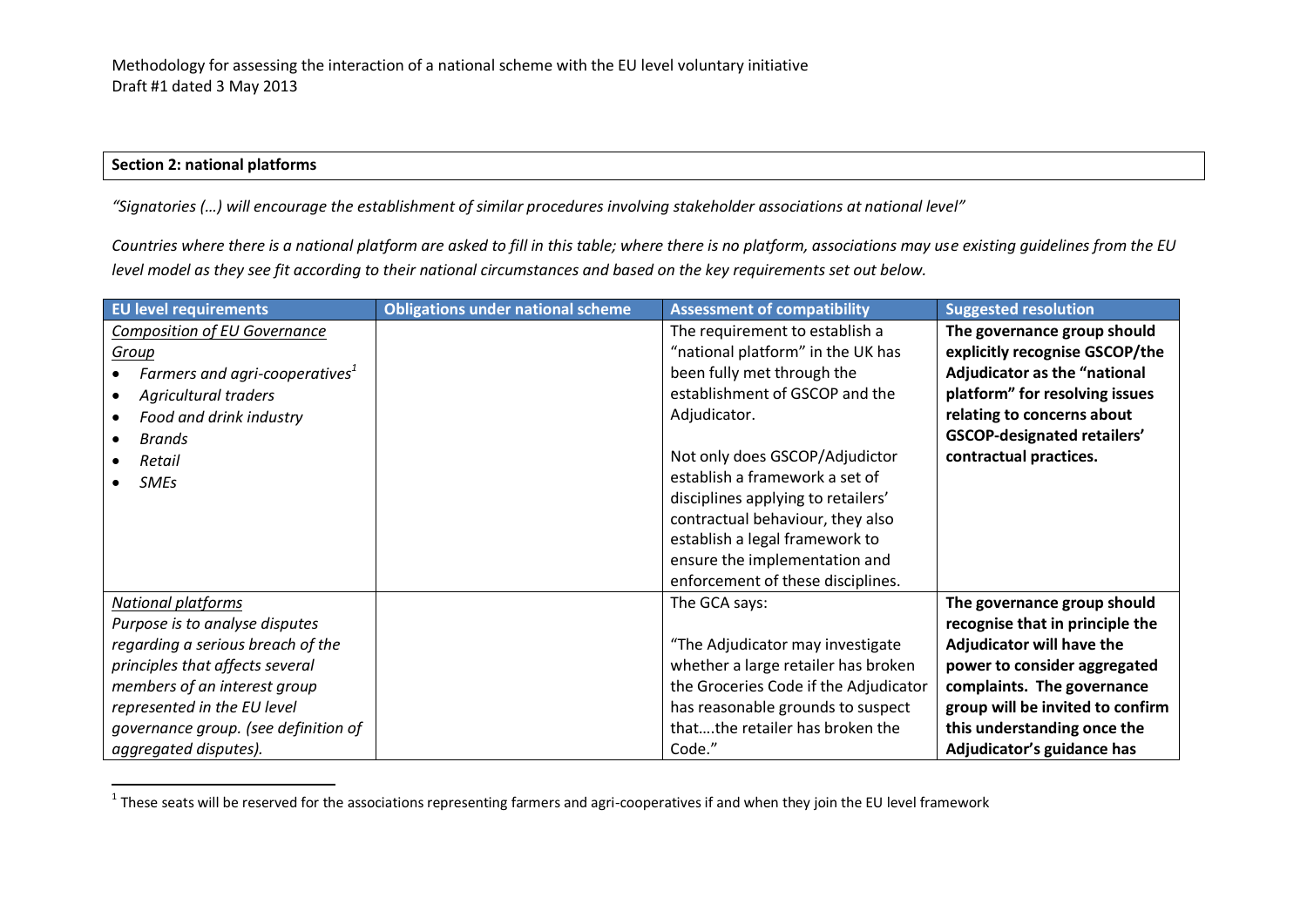|                                     | This formulation is sufficiently broad   | been issued.                   |
|-------------------------------------|------------------------------------------|--------------------------------|
|                                     | to allow for aggregated complaints,      |                                |
|                                     | anonymous complaints and for             |                                |
|                                     | complaints from 3 <sup>rd</sup> parties. |                                |
|                                     |                                          |                                |
|                                     | The details of the investigative         |                                |
|                                     | powers of the Adjudicator will be        |                                |
|                                     | laid out in a guidance note that the     |                                |
|                                     | Adjudictaor is obliged to issue within   |                                |
|                                     | 6 months of the entry into force of      |                                |
|                                     | the Adjudicator Act.                     |                                |
| Issuing guidance and interpretation | The Adjudicator is required by the       |                                |
| <b>National platforms must</b>      | terms of the GCA to issue guidance       |                                |
| communicate to the EU governance    | within 6 months of the publication of    |                                |
| group any guidance and              | the GCA Act. The BRC will ensure         |                                |
|                                     |                                          |                                |
| interpretation (on the principles)  | that any published guidance is           |                                |
| within 10 working days.             | communicated to the governance           |                                |
|                                     | group within the timeframes              |                                |
|                                     | stipulated.                              |                                |
| Relations between EU and national   |                                          | The governance group should    |
| levels                              |                                          | explicitly recognise that the  |
| "The governance group will only     |                                          | Adjudicator has the sole power |
| appreciate issues that have an EU   |                                          | to consider                    |
| cross-border dimension or issues    |                                          | aggregated/anonymous           |
| with a national scope as long as    |                                          | complaints against any GSCOP-  |
| there is no national equivalent     |                                          | designated retailer.           |
| option to deal with it in an        |                                          |                                |
| aggregated and anonymous way."      |                                          |                                |
|                                     |                                          |                                |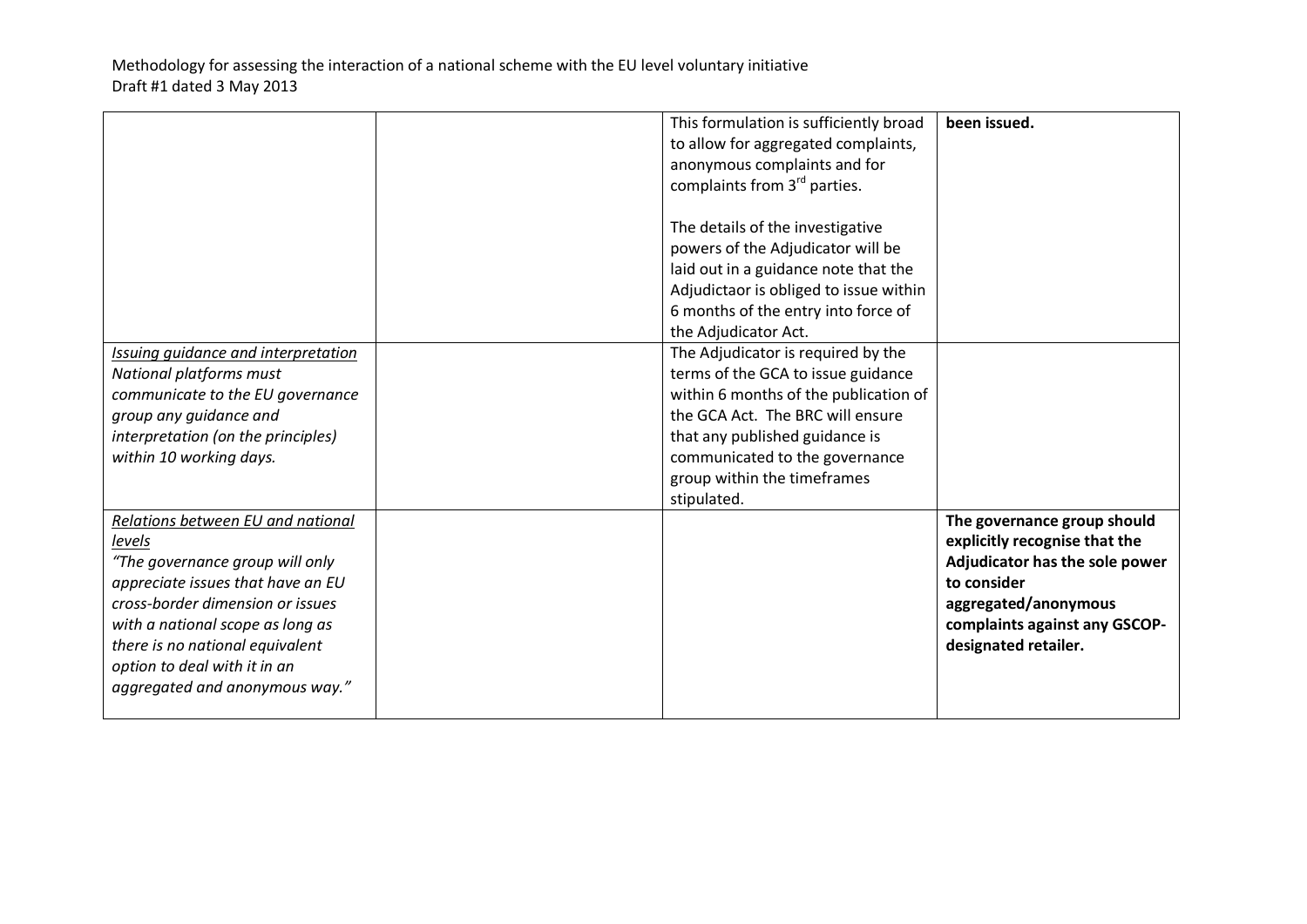## **Section 3: principles of good practice**

| <b>EU level Principles of good practice</b>                                                                                                                                                                                                                                                                                     | <b>Substantive obligations under</b><br>national scheme                                                                                                                                                                                                                                                                                                                                                                                                                                                                                                                                                                                                                                                                                                | <b>Assessment of compatibility</b>                                                                                                                                                    | <b>Substantive requirements of</b><br>the EU level principles not<br>covered by national scheme |
|---------------------------------------------------------------------------------------------------------------------------------------------------------------------------------------------------------------------------------------------------------------------------------------------------------------------------------|--------------------------------------------------------------------------------------------------------------------------------------------------------------------------------------------------------------------------------------------------------------------------------------------------------------------------------------------------------------------------------------------------------------------------------------------------------------------------------------------------------------------------------------------------------------------------------------------------------------------------------------------------------------------------------------------------------------------------------------------------------|---------------------------------------------------------------------------------------------------------------------------------------------------------------------------------------|-------------------------------------------------------------------------------------------------|
| Consumer interest                                                                                                                                                                                                                                                                                                               |                                                                                                                                                                                                                                                                                                                                                                                                                                                                                                                                                                                                                                                                                                                                                        |                                                                                                                                                                                       |                                                                                                 |
| Freedom of contract                                                                                                                                                                                                                                                                                                             |                                                                                                                                                                                                                                                                                                                                                                                                                                                                                                                                                                                                                                                                                                                                                        |                                                                                                                                                                                       |                                                                                                 |
| Fair dealing                                                                                                                                                                                                                                                                                                                    |                                                                                                                                                                                                                                                                                                                                                                                                                                                                                                                                                                                                                                                                                                                                                        |                                                                                                                                                                                       |                                                                                                 |
| Written agreements<br>"Agreements should be in writing,<br>unless impracticable, or where oral<br>agreements are mutually acceptable<br>and convenient. They should be<br>clear and transparent, and cover as<br>many relevant and foreseeable<br>elements as possible, including<br>rights and procedures for<br>termination." | "A Designated Retailer must ensure<br>that all the terms of any agreement<br>with a Supplier for the supply of<br>Groceriesare recorded in writing, as<br>well as any subsequent contractual<br>agreements or arrangements made<br>under or pursuant or in relation to<br>that agreement"<br>"A Designated Retailer must not enter<br>into a Supply Agreement with a<br>Supplier unless the Supplier has a<br>written copy of the Supply Agreement<br>and of all the terms and conditions<br>which are intended by the Retailer<br>and Supplier to be incorporated, but<br>are not fully documented, in the<br>Supply Agreement.<br>"Prior to de-listing a Supplier, a<br>Retailer must provide Reasonable<br>Notice to the Supplier of the Retailer's | The provisions of GSCOP are at least<br>as strict as those in the voluntary<br>agreement.<br>The GSCOP provisions are more<br>specific in nature than those in the<br>voluntary code. |                                                                                                 |
|                                                                                                                                                                                                                                                                                                                                 | decision to de-list, including written<br>reasons for the Retailer's decision."                                                                                                                                                                                                                                                                                                                                                                                                                                                                                                                                                                                                                                                                        |                                                                                                                                                                                       |                                                                                                 |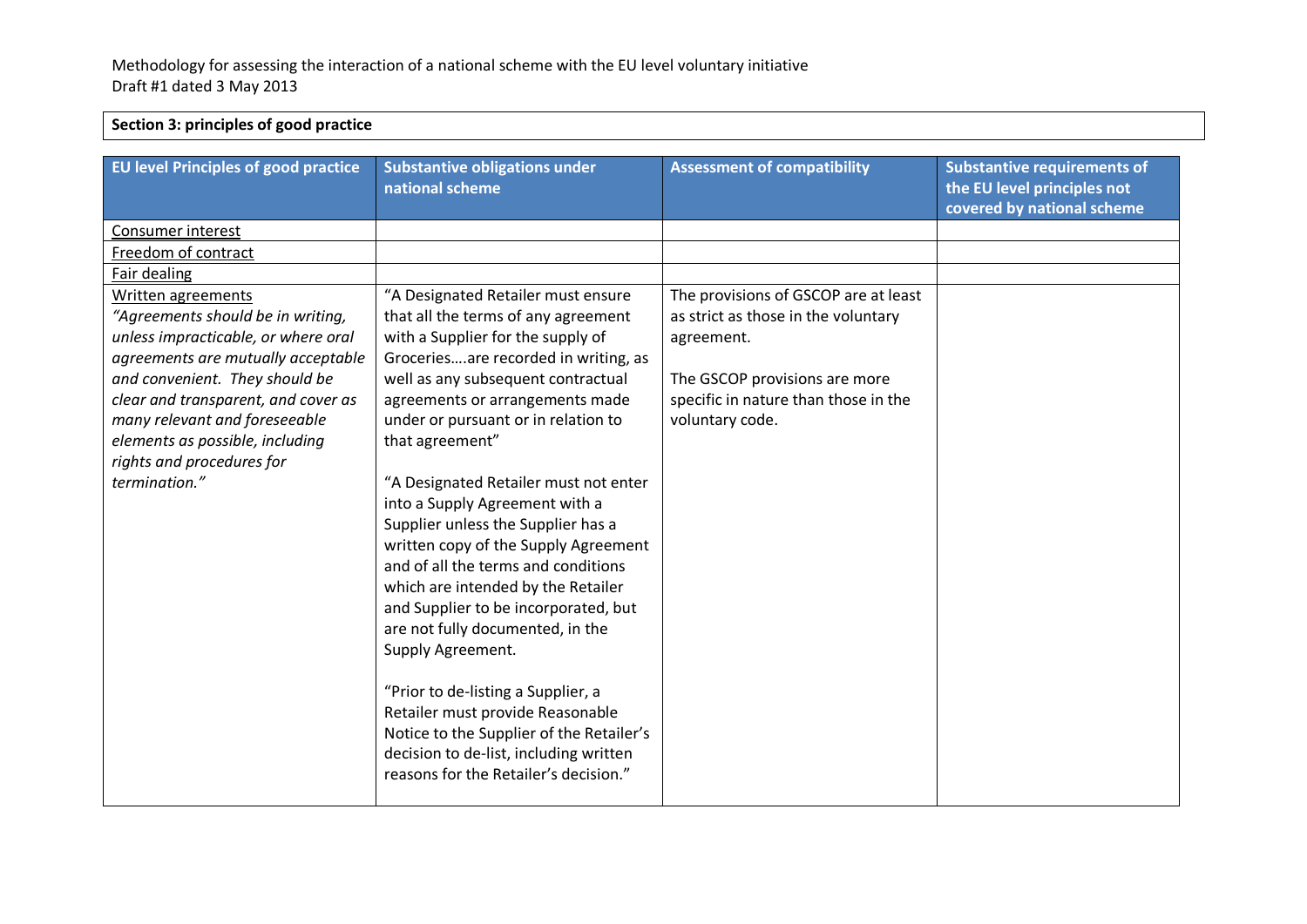|                                                                                                                                                                                                                                                                                                                                                                                                                           | A Retailer may only de-list a Supplier                                                                                                                                                                                                                                                                                                                                                                                                                                                                                                                                                                                                                                                                                                                        |                                                                                                                                                                                                                    |  |
|---------------------------------------------------------------------------------------------------------------------------------------------------------------------------------------------------------------------------------------------------------------------------------------------------------------------------------------------------------------------------------------------------------------------------|---------------------------------------------------------------------------------------------------------------------------------------------------------------------------------------------------------------------------------------------------------------------------------------------------------------------------------------------------------------------------------------------------------------------------------------------------------------------------------------------------------------------------------------------------------------------------------------------------------------------------------------------------------------------------------------------------------------------------------------------------------------|--------------------------------------------------------------------------------------------------------------------------------------------------------------------------------------------------------------------|--|
|                                                                                                                                                                                                                                                                                                                                                                                                                           | for genuine commercial reasons."                                                                                                                                                                                                                                                                                                                                                                                                                                                                                                                                                                                                                                                                                                                              |                                                                                                                                                                                                                    |  |
| Predictability<br>"Unilateral change to contract terms<br>shall not take place unless this<br>possibility and its circumstances and<br>conditions have been agreed in<br>advance. The agreements should<br>outline the process for each party to<br>discuss with the other any changes<br>necessary for the implementation of<br>the agreement or due to<br>unforeseeable circumstances, as<br>provided in the agreement. | "a Retailer must not vary any Supply<br>Agreement retrospectively, and must<br>not request or require that a Supplier<br>consent to retrospective variations of<br>any Supply Agreement.<br>"A Retailer may make an adjustment<br>to terms of supply which has<br>retroactive effect where the relevant<br>Supply Agreement sets out clearly and<br>unambiguously;<br>Any specific change of<br>circumstances (such<br>circumstances being outside<br>the Retailer's control) that will<br>allow for such adjustment"<br>"Detailed rules that will be<br>used as the basis for<br>calculating the adjustment to<br>the terms of supply."<br>If a retailer has the right to vary a<br>Supply Agreement unilaterally, it must<br>give Reasonable Notice of such | The two sets of provisions relating to<br>predictability appear to be entirely<br>compatible.<br>GSCOP merely provides greater<br>detail on the specific procedures<br>that a Designated retailer must<br>observe. |  |
|                                                                                                                                                                                                                                                                                                                                                                                                                           | variation to the Supplier."                                                                                                                                                                                                                                                                                                                                                                                                                                                                                                                                                                                                                                                                                                                                   |                                                                                                                                                                                                                    |  |
| Compliance                                                                                                                                                                                                                                                                                                                                                                                                                | "A Retailer must at all times deal with                                                                                                                                                                                                                                                                                                                                                                                                                                                                                                                                                                                                                                                                                                                       | The voluntary code's formulation of                                                                                                                                                                                |  |
| "Agreements must be complied                                                                                                                                                                                                                                                                                                                                                                                              | its Suppliers lawfully and fairly. Fair                                                                                                                                                                                                                                                                                                                                                                                                                                                                                                                                                                                                                                                                                                                       | "compliance" is rather differnet to                                                                                                                                                                                |  |
| with."                                                                                                                                                                                                                                                                                                                                                                                                                    | and lawful dealing will be understood                                                                                                                                                                                                                                                                                                                                                                                                                                                                                                                                                                                                                                                                                                                         | the GSCOP principle of "fair delaing".                                                                                                                                                                             |  |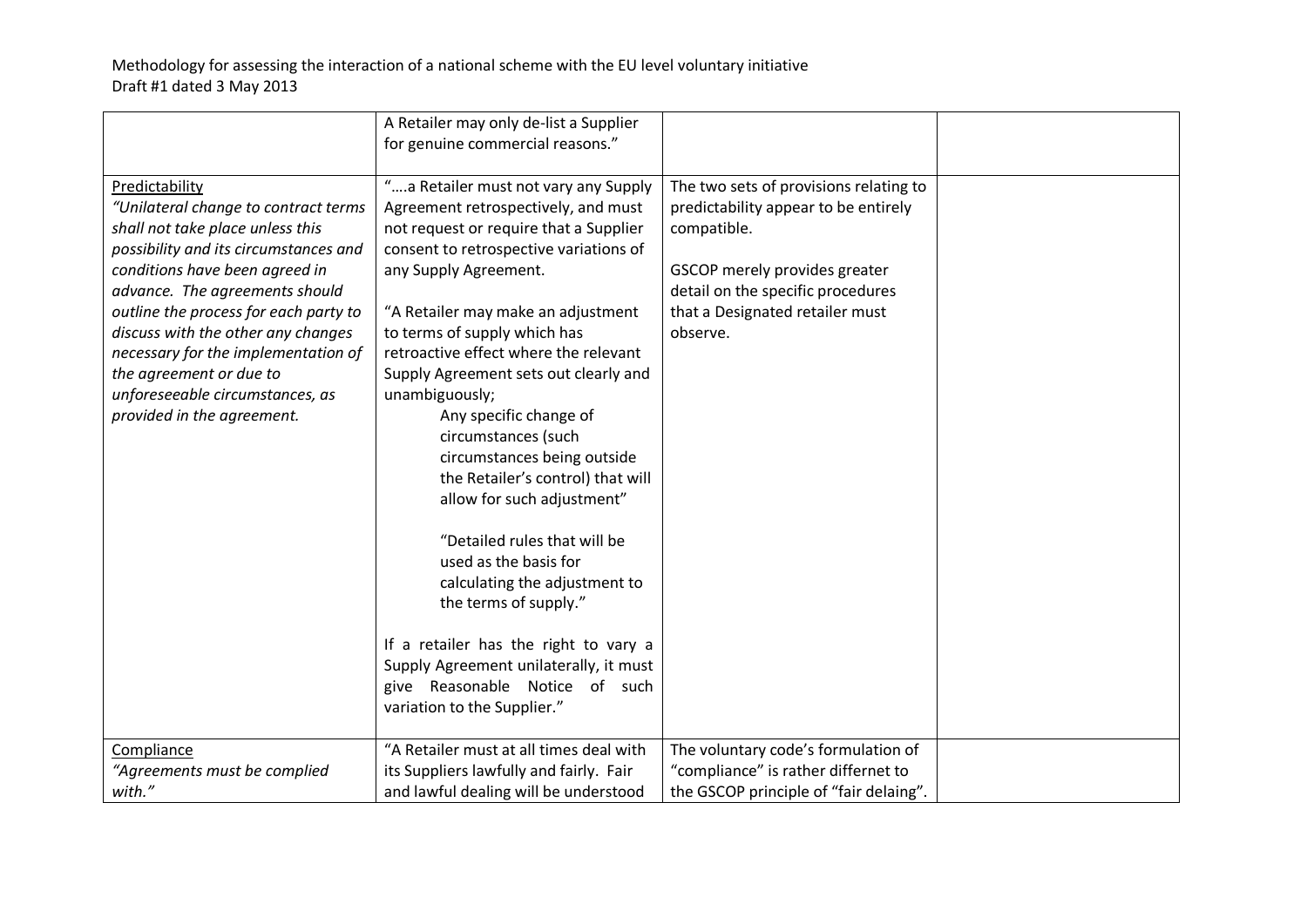|                                                                                                                                                                                                                                                                             | as requiring the Retailer to conduct its<br>trading relationships with Suppliers in<br>good faith, without distinction<br>between formal and informal<br>arrangements, without duress and in<br>recognition of the Supplier's need for<br>certainty as regards the risks and costs<br>of trading, particularly in relation to<br>production, delivery and payment<br>issues. | However, they have broadly the<br>same effect. In particular, the effect<br>of both "compliance" and "fair<br>dealing" is that the supplier will have<br>certainty that the retailer is bound to<br>honour the terms of the agreement<br>they have reached with the supplier.                                                                                                                                                                                                                                              |  |
|-----------------------------------------------------------------------------------------------------------------------------------------------------------------------------------------------------------------------------------------------------------------------------|------------------------------------------------------------------------------------------------------------------------------------------------------------------------------------------------------------------------------------------------------------------------------------------------------------------------------------------------------------------------------|----------------------------------------------------------------------------------------------------------------------------------------------------------------------------------------------------------------------------------------------------------------------------------------------------------------------------------------------------------------------------------------------------------------------------------------------------------------------------------------------------------------------------|--|
| Information<br>"Where information is exchanged,<br>this shall be done in strict<br>compliance with competition and<br>other applicable laws, and the<br>parties should take reasonable care<br>to ensure that the information<br>supplied is correct and not<br>misleading. | There is no equivalent provision in<br>GSCOP.                                                                                                                                                                                                                                                                                                                                | Although there is no explicit<br>provision in GSCOP that mirrors the<br>"information" principle in the<br>voluntary code, it is taken for<br>granted in GSCOP that all activities<br>undertaken by retailers will need to<br>comply with the legal requirements<br>of the jurisdiction within which they<br>operate.<br>The duty of care that is described in<br>the second part of the voluntary<br>code's "information" provision is<br>implicit in the requirement for "fair<br>dealing" (described above) in<br>GSCOP. |  |
| Confidentiality<br>Confidentiality of information must<br>be respected unless the information<br>is already in the public or has been<br>independently obtained by the<br>receiving party lawfully and in good<br>faith. Confidential information shall                     | There is no equivalent provision in<br>GSCOP.                                                                                                                                                                                                                                                                                                                                | GSCOP is silent on the issue of<br>confidentiality, although arguably,<br>the general provision for "fair<br>dealing" would cover this point.                                                                                                                                                                                                                                                                                                                                                                              |  |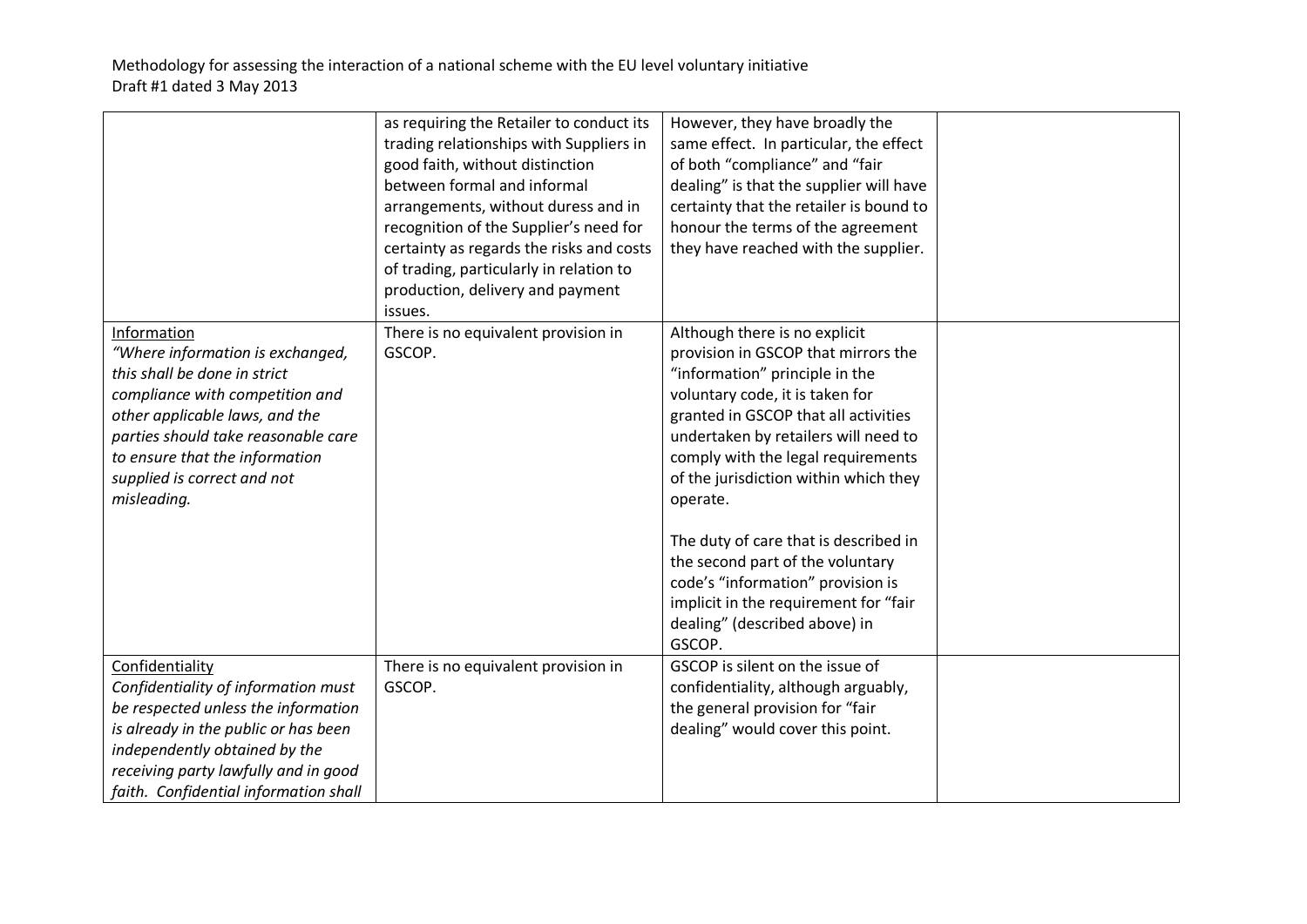| be used by the recipient party only<br>for the purpose for which it was |                                           |                                         |  |
|-------------------------------------------------------------------------|-------------------------------------------|-----------------------------------------|--|
| communicated.                                                           |                                           |                                         |  |
| <b>Responsibility for risk</b>                                          | GSCOP includes specific provisions        | Although formulated differently, the    |  |
| All contracting parties in the supply                                   | that limit significantly the ability of   | specific provisions of GSCOP cover all  |  |
| chain should bear their own                                             | retailers to transfer risk to their       | the main elements of                    |  |
| appropriate entrepreneurial risk".                                      | contractual partners. These cover         | entrepreneurial risk that are likely to |  |
|                                                                         | retrospective changes to contract         | be encountered in supplier/retailer     |  |
|                                                                         | term, restrictions on requesting          | relations.                              |  |
|                                                                         | contributions to marketing costs,         |                                         |  |
|                                                                         | prohibitions for supplier payments for    |                                         |  |
|                                                                         | "shrinkage", compensation for             |                                         |  |
|                                                                         | forecasting errors, restriction on        |                                         |  |
|                                                                         | contributions towards promotions,         |                                         |  |
|                                                                         | restrictions on the tying of third party  |                                         |  |
|                                                                         | of goods, no unjustified payments for     |                                         |  |
|                                                                         | consumer complaints, significant          |                                         |  |
|                                                                         | restrictions on listing fees.             |                                         |  |
| Justifiable request                                                     | The principle of fair dealing says that   | The safeguards in the voluntary         |  |
| "A contracting party shall not apply                                    | retailers must not apply "duress" to      | agreement against duress, coercion      |  |
| threats in order to obtain an                                           | their suppliers.                          | and retaliation are formulated          |  |
| unjustified advantage or transfer an                                    |                                           | slightly differently in GSCOP.          |  |
| unjustified cost."                                                      | In addition, in its interpretation of the | Nevertheless, the safeguards in         |  |
|                                                                         | term "require", GSCOP says that "a        | GSCOP give at least an equivalent       |  |
|                                                                         | Retailer will "Require" actions on the    | level of protection to suppliers As     |  |
|                                                                         | part of a Supplier if the relevant        | those in the voluntary agreement.       |  |
|                                                                         | Supplier does not agree, whether or       |                                         |  |
|                                                                         | not in response to a request or           |                                         |  |
|                                                                         | suggestion from a Retailer, to            |                                         |  |
|                                                                         | undertake an action in response to        |                                         |  |
|                                                                         | ordinary commercial pressures.            |                                         |  |
|                                                                         | Where those ordinary commercial           |                                         |  |
|                                                                         | pressures are partly or wholly            |                                         |  |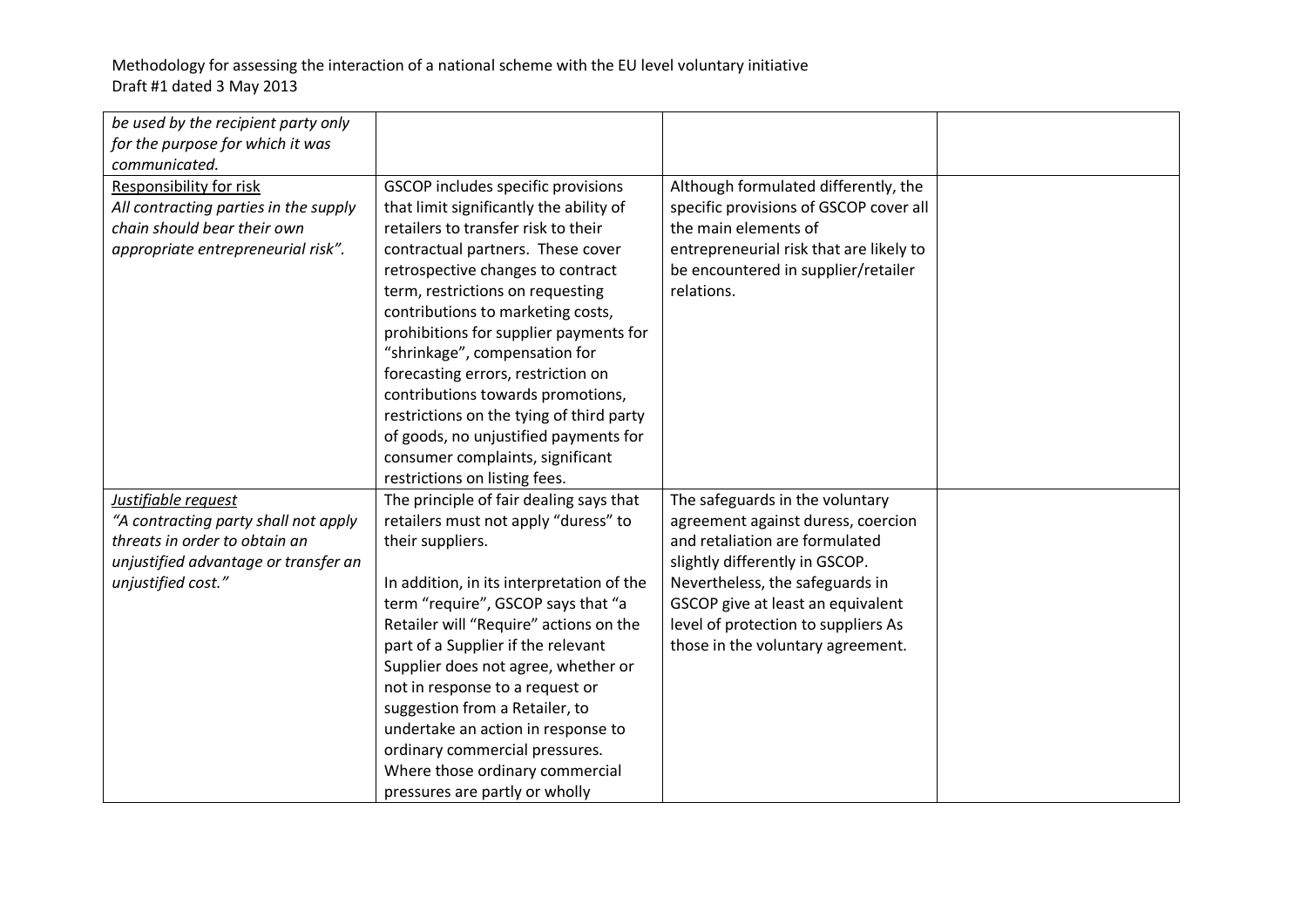| attributable to the Retailer they will  |  |
|-----------------------------------------|--|
| only be deemed to be ordinary           |  |
| commercial pressures where they do      |  |
| not constitute or involve duress        |  |
| (including economic duress).            |  |
| In relation specifically to delisting   |  |
| GSCOP says:                             |  |
| "For the avoidance of doubt, the        |  |
| exercise by the Supplier of its rights  |  |
| under any Supply Agreement              |  |
| (including this Code) or the failure by |  |
| the Retailer to fulfil its obligations  |  |
| under the Code or this Order will not   |  |
|                                         |  |
| be a genuine commercial reason to       |  |
| de-list a Supplier.                     |  |